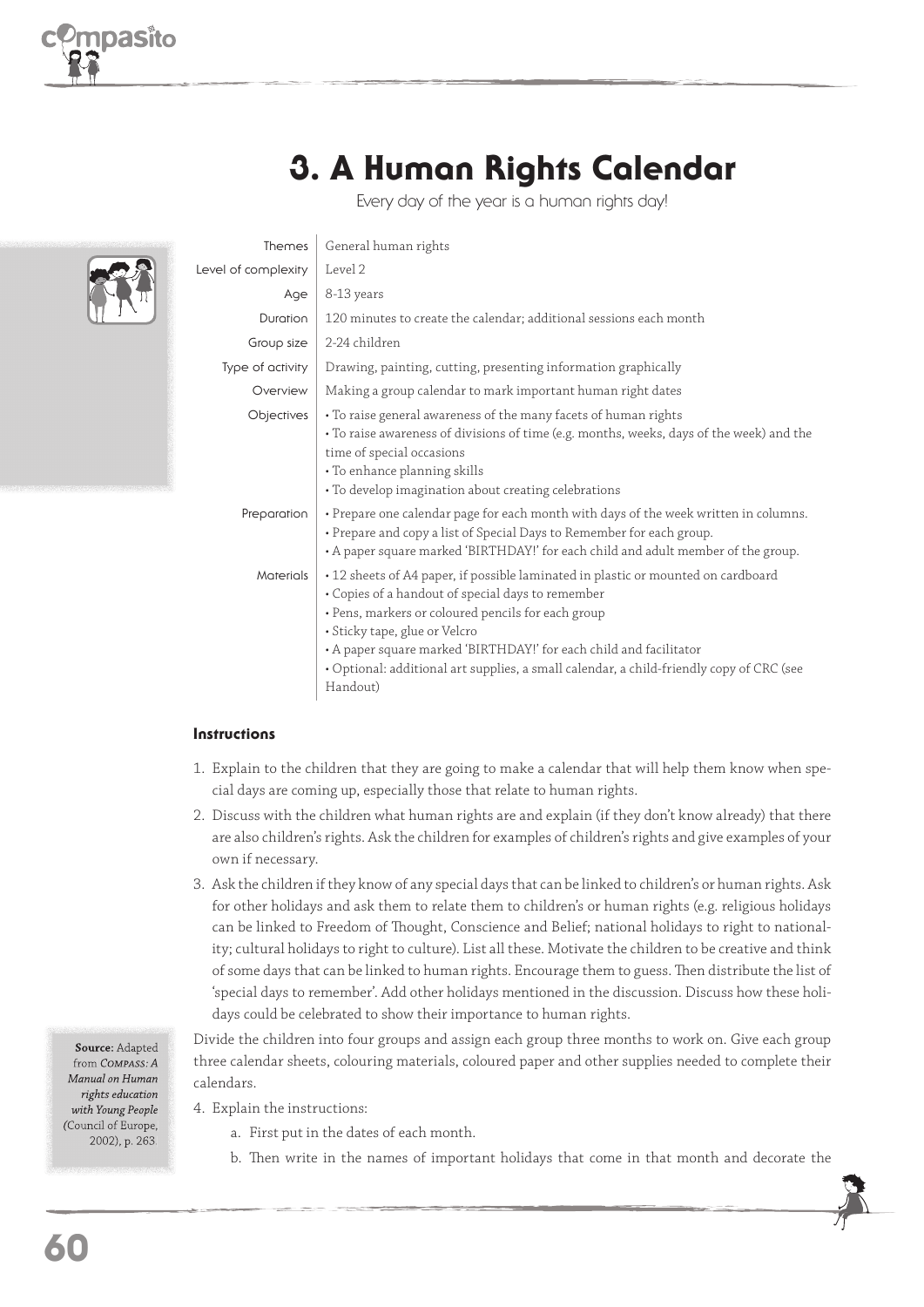

square(s) to make the holiday stand out. The decoration should be linked to the theme of the holiday and/or the human right(s) concerned. When a holiday lasts for more than one day, mark every day of that holiday. Include school holidays.

- c. Then make a cover that reads 'HOLIDAY' for these special days so that uncovering them can be a surprise; attach this cover with Velcro or sticky tape.
- 5. When the pages are complete, put them on the wall or on the floor so everyone can see them. Explain that some very important holidays have been left out.
- 6. Give every child one square that says 'BIRTHDAY!' Ask each child to go to the calendar page for his or her birthday, write '\_\_\_\_\_'s Birthday' on the correct day of the calendar and cover it with the square marked 'BIRTHDAY)!' (hinged with sticky tape so it can be lifted and removed). When this task is completed, ask why birthdays are related to human rights and explain that everyone has a human right to life and to a name.

#### **Debriefing and Evaluation**

- 1. Discuss the activity using questions such as these:
	- a. Did you enjoy this activity?
	- b. What did you learn about the calendar? About human rights?
	- c. Which of these special days do you look forward to? Why?
- 2. Point out that although we celebrate these special days, we enjoy human rights every day. Ask questions such as these:
	- a. What are some human rights you enjoy every day? What human right(s) are you enjoying this minute?
	- b. Does every child have these rights? Does every child have the opportunity to enjoy them?
	- c. What can we do to make sure that every child's rights are protected? Whose job is this?
- 3. At the beginning of every month, turn to the new calendar page.
	- a. Remove the covers to reveal the events coming up.
	- b. Explain the meaning of the holiday, drawing a connection to human rights.
	- c. Plan together how to celebrate each one.

#### Suggestions for follow-up

During the week of a special human rights day, choose an activity from COMPASITO that addresses issues related to a particular holiday. Use the thematic chart on p. 58 to help with this selection.

#### Ideas for action

- Ask the children to plan how to celebrate special days, including birthdays.
- The children may want to make a celebration of some holidays, such as Human Rights Day or Children's Rights Day in the whole community.

#### Tips for the facilitator

- Do not reproduce the whole list of special days but select days of relevance to your group, even if the children are not yet familiar with that holiday. The days marked with a star have particular importance to children and/or human rights.
- Move around among the groups while they work on the calendar to make sure the children understand the meaning of each holiday they are working on.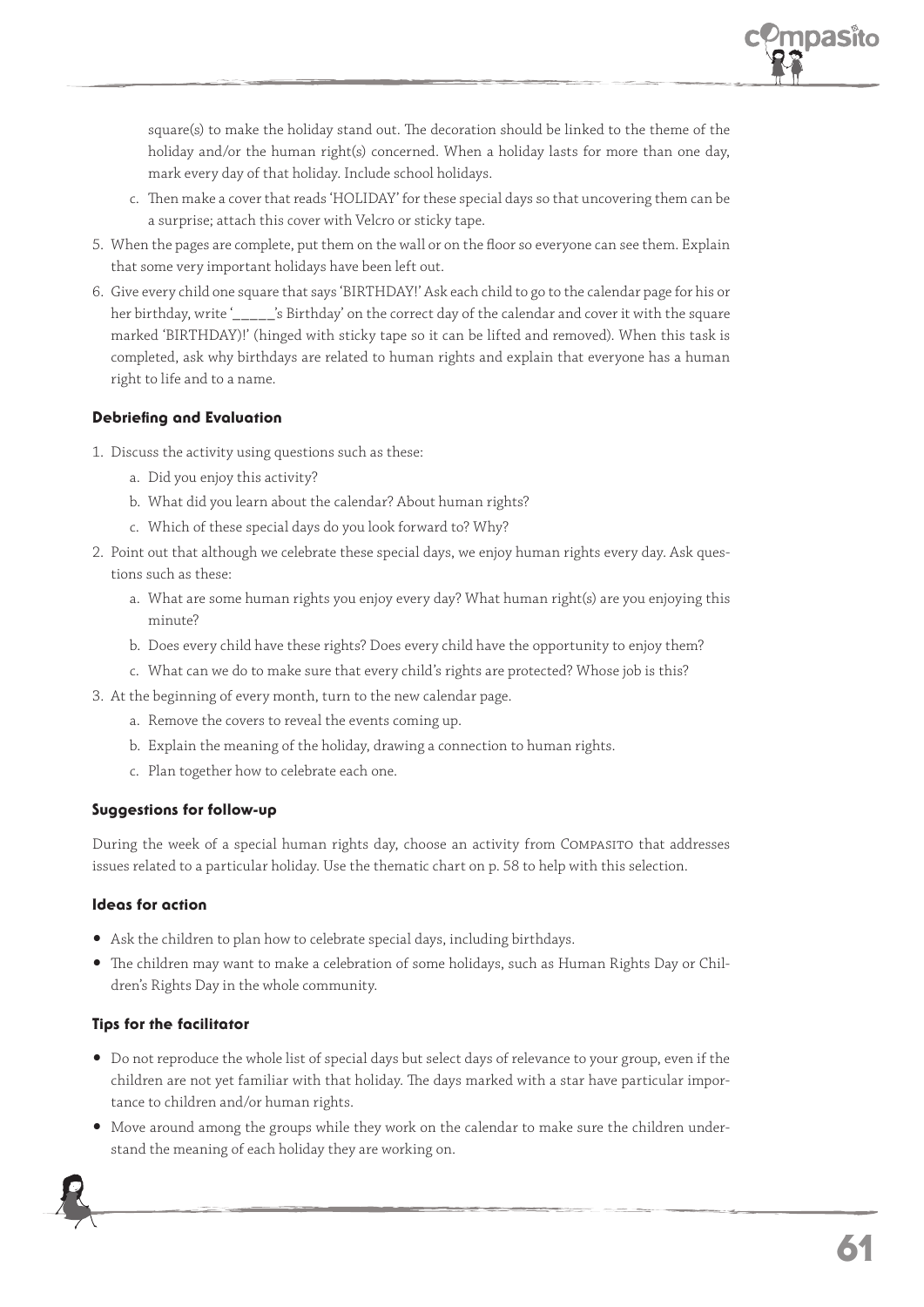- If you include national or local cultural and religious holidays, be sure to include all those celebrated by the families and communities of children in the group. When in doubt, ask the children to bring a list from home.
- To be sure that each child's birthday is celebrated equally, develop a group ritual with the same privileges, recognition or treats for every birthday child. Depending on the local culture, you may want to use a child's name day rather than their birthday.
- Look for ways to make the calendar lively and decorative. Encourage use of appropriate symbols for each holiday and names in other languages where appropriate.
- Adaptations:
	- For younger children:
		- Let them copy days of the month from a calendar. Call attention to the fact that different months have 28/29, 30 or 31 days and for that reason months don't always start on the same weekday.
		- Give them a calendar with the days added and ask them to add only the special days.
	- For older children: give them copies of the child-friendly version of the CRC and/or UDHR and let them try to connect the holidays on their pages with specific articles of the document..

### HANDOUT: SUGGESTED DAYS TO REMEMBER

| January 1   | World Peace Day                       |  |
|-------------|---------------------------------------|--|
| March 8     | International Women's Day             |  |
| March 21    | World Forest Day                      |  |
| March 22    | World Water Day                       |  |
| April 7     | World Health Day                      |  |
| April 22    | Earth Day                             |  |
| May 1       | International Workers Day             |  |
| May 8       | World Red Cross and Red Crescent Day  |  |
| May 9       | Europe Day                            |  |
| May 15      | International Day of Families         |  |
| June 1      | World Children's Day*                 |  |
| June 5      | World Environment Day                 |  |
| June 21     | World Peace and Prayer Day            |  |
| August 7    | <b>Education Day</b>                  |  |
| September 8 | International Literacy Day            |  |
| October 1   | International Music Day               |  |
| October 5   | World Teachers' Day                   |  |
| October 16  | World Food Day                        |  |
| October 25  | United Nations Day                    |  |
| November 9  | Day against Racism                    |  |
| November 16 | International Day for Tolerance       |  |
| November 20 | Universal Children's Day              |  |
| December 3  | International Day of Disabled Persons |  |
| December 10 | Human Rights Day*                     |  |

\*Children are celebrated on both June 1, International Children's Day, and November 20, Universal Children's Day, the day observed

by the UN and UNESCO. In addition many countries observe their own Children's Day.